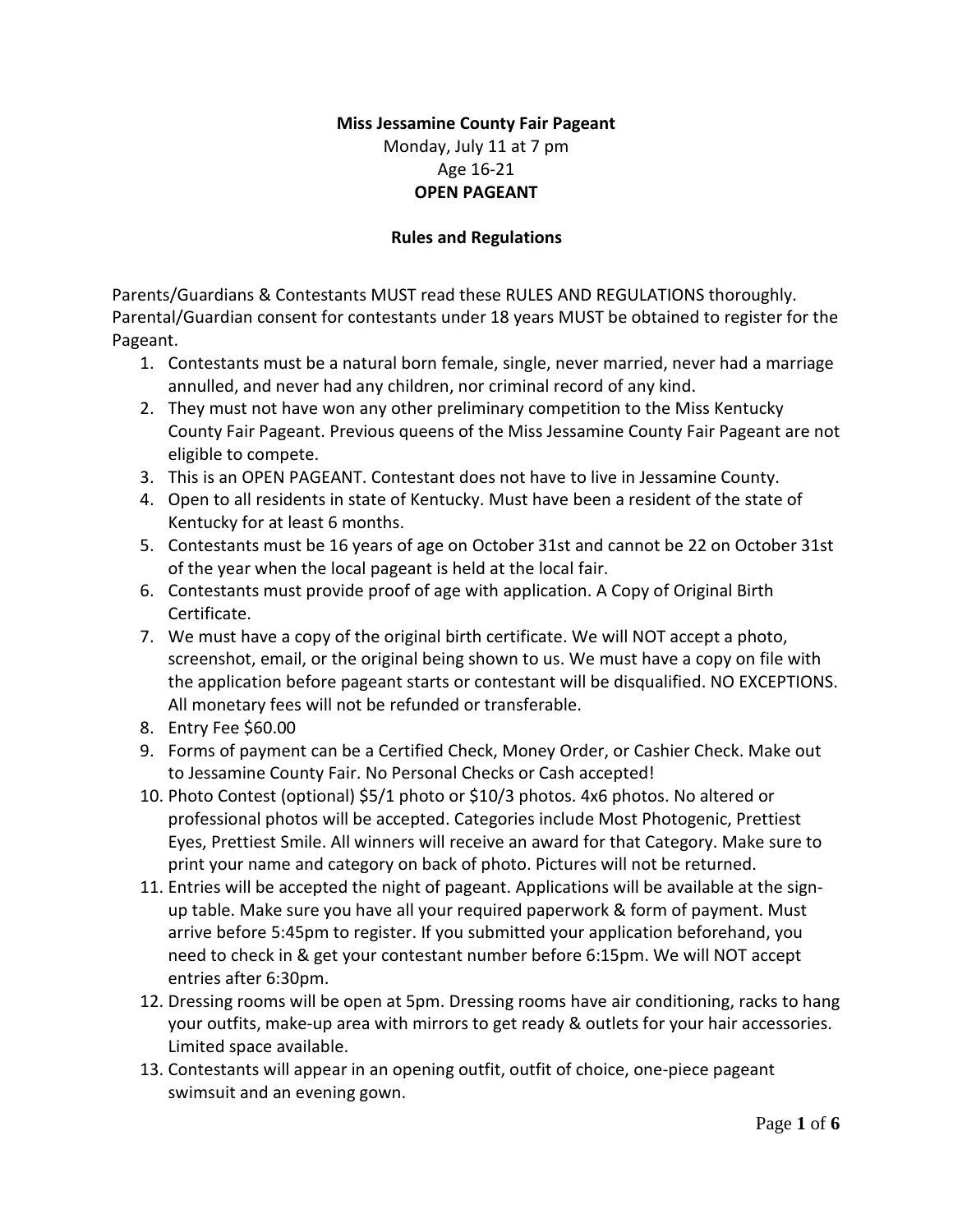- 14. Only one designated person is allowed in the dressing room with each contestant while getting ready. No males allowed due to privacy issues. No running in & out of dressing rooms! Please respect the privacy of the contestants.
- 15. No cameras, video cameras, or cell phones allowed in dressing rooms. This rule will be strongly enforced. If anyone is caught using a camera or cell phone, they will be confiscated and will result in disqualification from the pageant. This rule also applies to the designated person in the dressing room with contestant.
- 16. The Winner will receive a \$300 Scholarship, Crown, Sash, and Trophy. A two night stay in a suite at the Galt House in January when the state pageant is held in Louisville. We will make the reservations. All monetary gains will be received then. Tickets must be purchased online in advance of the state pageant. It is the responsibility of the winning contestant or parent/guardian to purchase the tickets at [www.kafs.net](http://www.kafs.net/)
- 17. 2nd & 3rd place will receive a trophy. Awards will be given to the winners of the photo contest.
- 18. The winner will hold their title for a period of 1 (one) year and must be available to attend the next year's pageant to crown the new winner.
- 19. It is at the sole discretion of the winning contestant or parent/guardian to have the state paperwork submitted online by the end of July. Failure to do so will result in forfeiture. Copies need to be e-mailed to the director @ [kygal76@gmail.com](mailto:kygal76@gmail.com) All information can be found at [www.kafs.net](http://www.kafs.net/) under Beauty Pageants.
- 20. The winner will compete in January the following year the local pageant is held in Louisville at the Galt House for the title of Miss Kentucky County Fair. Failure to do so will result in forfeiture and the runner-up will assume the duties and responsibilities and receive all awards.
- 21. If the winning contestant is not able to participate in the state pageant, you MUST give at least 4 week's written notice prior to the state pageant to give the opportunity for the runner-up to compete.
- 22. Mandatory for winner to chaperon Little Miss & Mister in Louisville for the Little Miss & Mr. Kentucky County Fair Pageant at the State Fair in August.
- 23. Queens schedule at the Kentucky State Fair opening day. 9:00 am - 10:00 am: Queens register. This is where you'll receive your Kentucky State Fair Shirt. You'll have the opportunity to change shirts at that time. Please wear blue jean capris and shoes of your choice (no flip-flops) 12:00 pm - Report to the Little Miss and Mister Holding Room. 1:00 pm - 2022 Little Miss & Mister Kentucky County Fair Pageant starts. For More information, please visit [www.kafs.net](http://www.kafs.net/)
- 24. Contestant agrees to not compete in any other pageant system that would prohibit the fulfillment of responsibilities through her reign as Miss Jessamine.
- 25. The contestants' name, age, complete address, telephone number, e-mail address must be correct on application.
- 26. Grounds for disqualification can be but not limited to untrue statements on registration forms, unruly behavior, misconduct, obscene or foul language and any other reasons the pageant committee may deem, as necessary.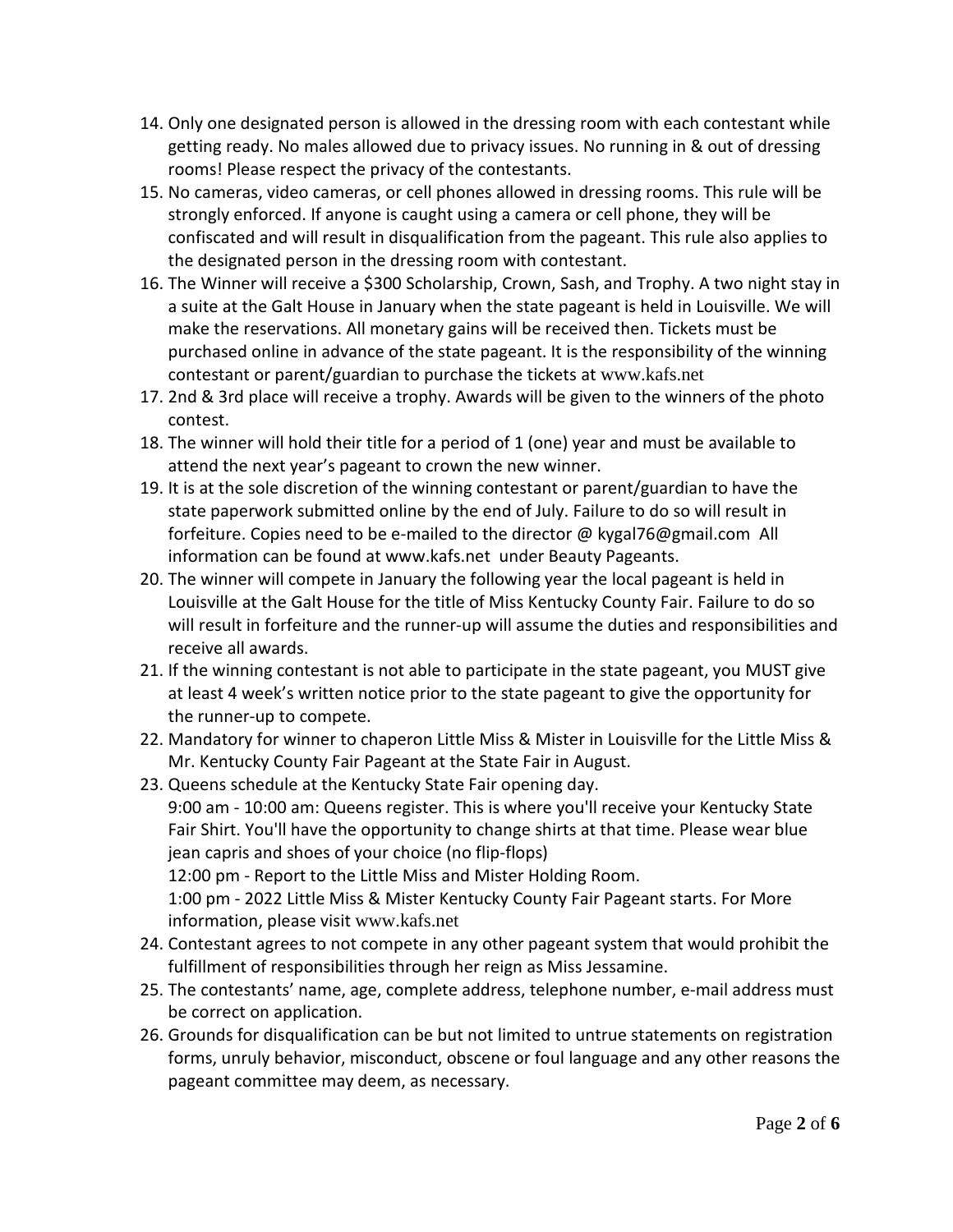- 27. Anyone that causes any problems, harasses the directors or judges will be escorted off the premises and re-entry not allowed.
- 28. If the pageant committee is harassed or untrue statements are placed on social media, websites or by any other means, the contestant will be disqualified from our pageant system entirely.
- 29. The Jessamine Co Fair Board or volunteers are not responsible in any way for accidents, injury, loss, or damage to property.
- 30. I agree that any photos submitted or taken during the event may be used for advertising purposes on the website, print, or social media.
- 31. Viewing of the score sheets is solely up to the director.
- 32. All decisions of the judges are final!
- 33. NO REFUNDS! NO EXCEPTIONS!

# **By signing below, you understand and will abide by all the rules and regulations set forth above**

Parent Signature: **Example 2018** 

Contestant Signature: \_\_\_\_\_\_\_\_\_\_\_\_\_\_\_\_\_\_\_\_\_\_\_\_\_\_\_\_\_\_

Date: \_\_\_\_\_\_\_\_\_\_\_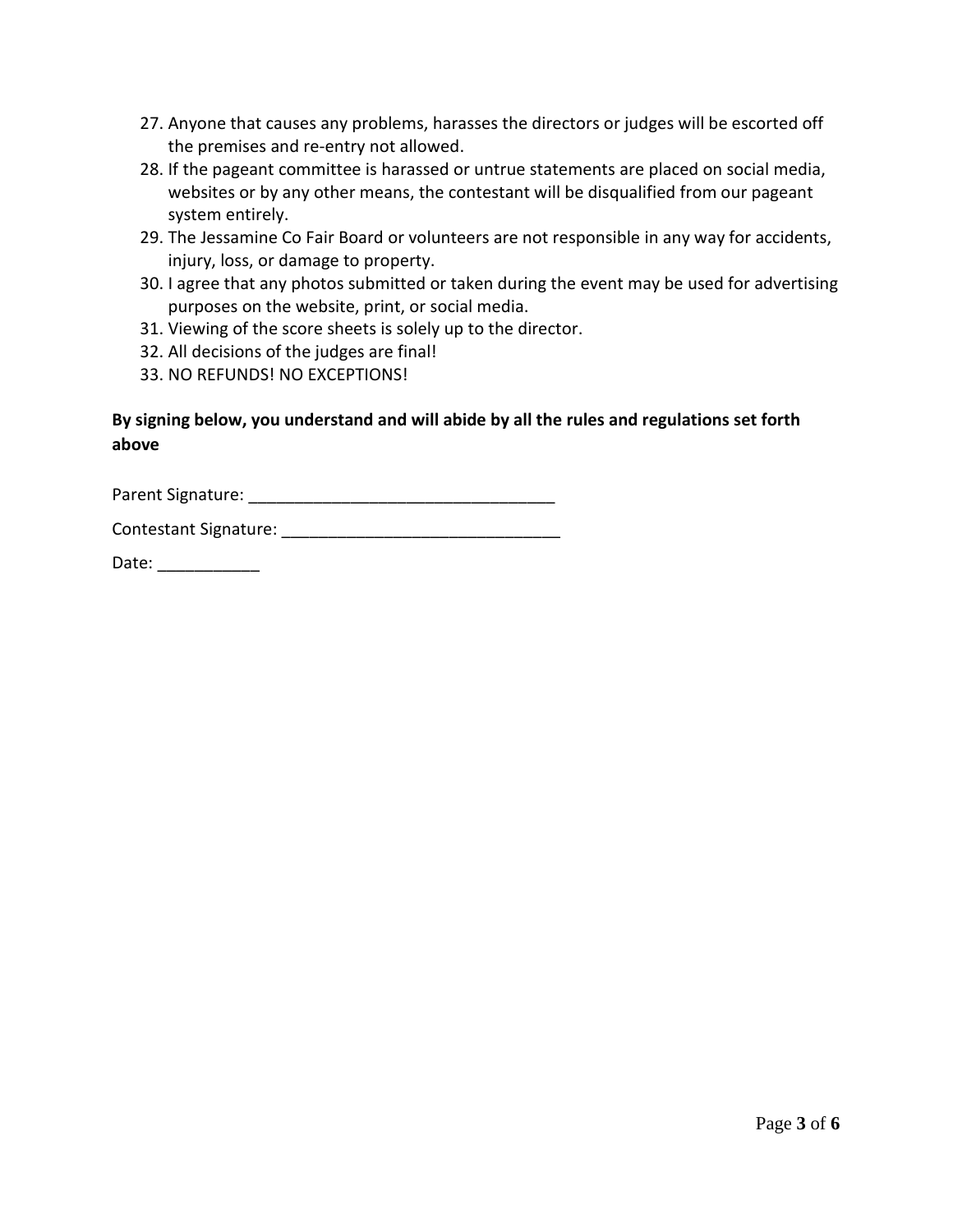### **WHAT TO WEAR**

- Introduction: Cocktail Dress (This portion of pageant is not judged)
- Opening Outfit: Cocktail Dress (same as Introduction)
- Swimsuit: one-piece pageant swimsuit & heels (Clear or taupe heels are recommended) (no cut-outs or Brazilian cuts)
- Evening Gown: floor length gown, heels & accessories
- On Stage Interview: An age-appropriate question will be chosen at random from a basket during evening gown competition

## **JUDGES CRITERIA**

Overall, the judges are looking for the girl they believe

- Has positive body language and good eye contact
- Is well groomed and fashionable
- Is Natural with an attractive smile, face, and hair
- Is poised in interview and on stage
- Is confident, in control and gives intelligent responses
- Can support opinions
- Is honest, sincere, spontaneous, and has a sense of humor

**Opening Outfit:** the judges are looking for poise, personality, self-assurance, projection, showmanship, eye contact, and fit of outfit.

**Swimsuit Competition**: the judges are looking for physical fitness, natural beauty, poise, self-assurance, projection, showmanship, eye contact, and fit of swimsuit.

**Evening Gown Competition**: the judges are looking for gracefulness in gown, natural beauty, poise, eye contact, projection, self-assurance, overall presence, showmanship, and fit of evening gown.

**Interview**: the judges are looking for poise, personality, articulation, appropriate responses, intelligence, self-assurance, confidence, charm, and natural beauty.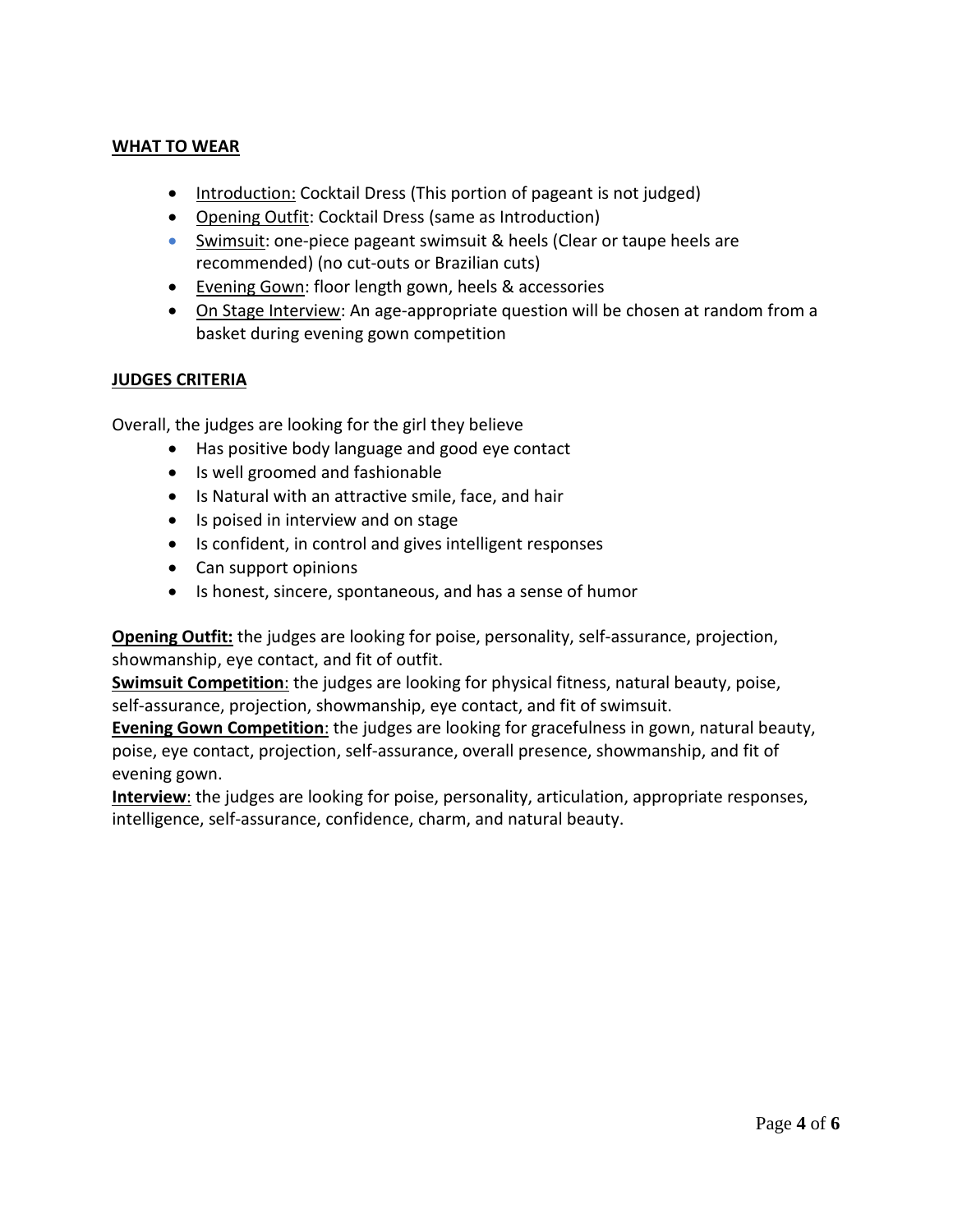| Winner _____________                                                             |                                                              |                                                           |  |
|----------------------------------------------------------------------------------|--------------------------------------------------------------|-----------------------------------------------------------|--|
|                                                                                  |                                                              | P.S _____________   P. E ______________  M. P ___________ |  |
|                                                                                  | <b>Miss Jessamine County Fair</b><br>Monday, July 11th @ 7pm |                                                           |  |
|                                                                                  |                                                              |                                                           |  |
|                                                                                  |                                                              |                                                           |  |
|                                                                                  |                                                              |                                                           |  |
|                                                                                  |                                                              |                                                           |  |
|                                                                                  |                                                              |                                                           |  |
| SOMETHING INTERESTING OR UNIQUE ABOUT YOURSELF                                   |                                                              |                                                           |  |
| HEIGHT: _______________ HAIR COLOR: ________________ EYE COLOR: ________________ |                                                              |                                                           |  |
|                                                                                  |                                                              |                                                           |  |
|                                                                                  |                                                              |                                                           |  |
|                                                                                  |                                                              |                                                           |  |
|                                                                                  |                                                              |                                                           |  |
|                                                                                  |                                                              |                                                           |  |